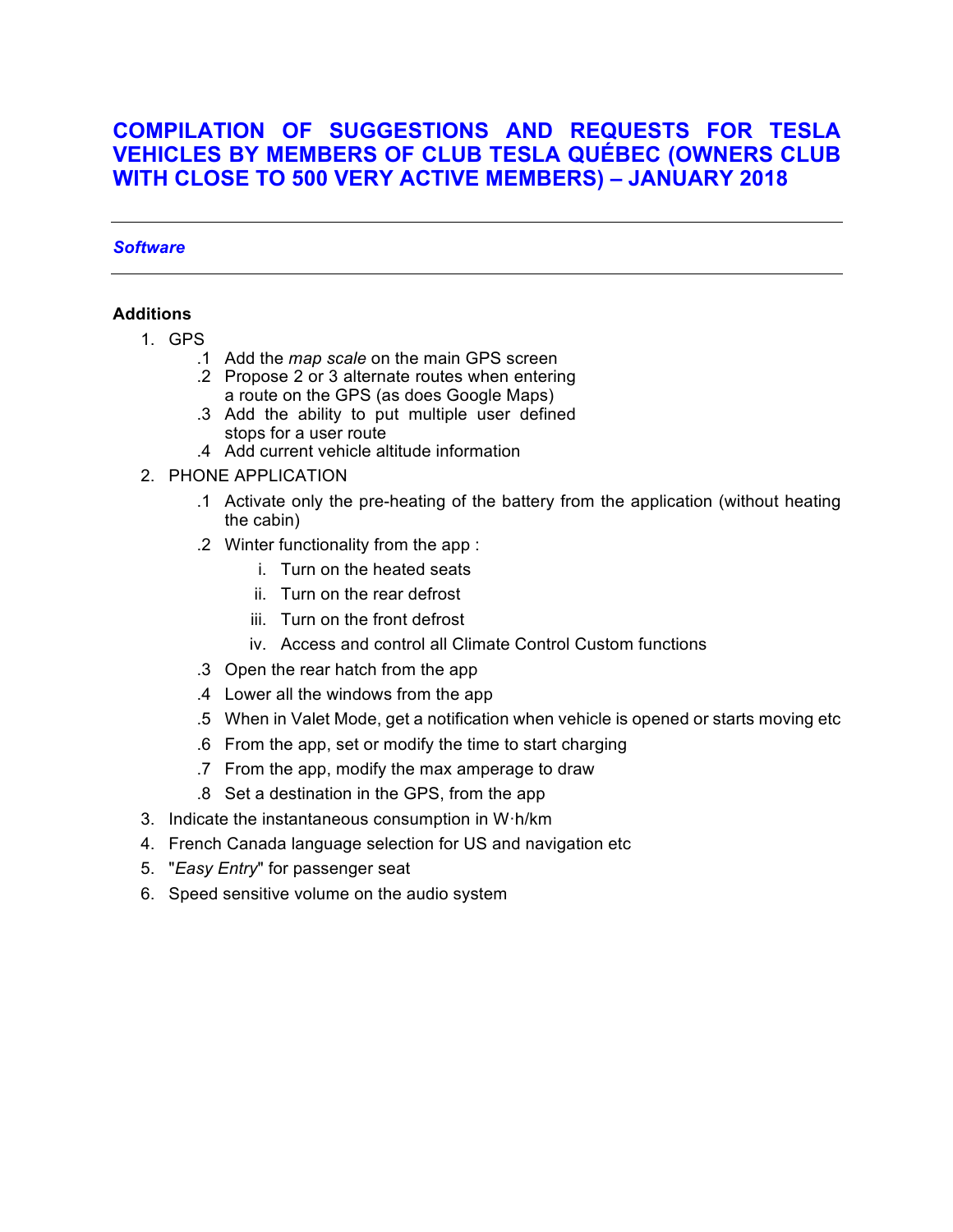#### **Modifications (some are bugs)**

7. Detect and display the real max speed limit (often when two panels indicating max and min speeds are present, the cars will show the minimum as the max speed limit (see photo)



- 8. If imperial units are selected on a car while in Canada, the detected and posted speed limit should still show the number in Km/h that is on the panel (or at the very least, convert to MPH as it does now but INDICATE that it is MPH. The inverse issue also occurs when a Canadian car, that is in metric units enters the USA. The car will improperly display speeds and use inaccurate numbers in its estimation of arrival times etc making the nav pretty useless. It also renders setting a cruise control speed complicated as mental speed conversions must be done by the driver.
- 9. Choice of tire pressure units independent of unit system chosen. While in Canada we use the metric system, tire pressure is still generally quoted in PSI and not Bar. Same issue for temperature. It would be good to set each item individually in metric or imperial.
- 10. More details on error messages with respect to the source of the problem.
- 11. Option to not automatically connect to Bluetooth devices
- 12. Automatic views of lateral cameras during lane changes or when turn signal is engaged
- 13. Ability to display any of the cameras used for AP on the screen
- 14. Ability to transfer video from various cameras to usb memory key
- 15. Camera recording enabled if any alarm goes off or any accident detected
- 16. Add HOLD Brake function for non AP cars